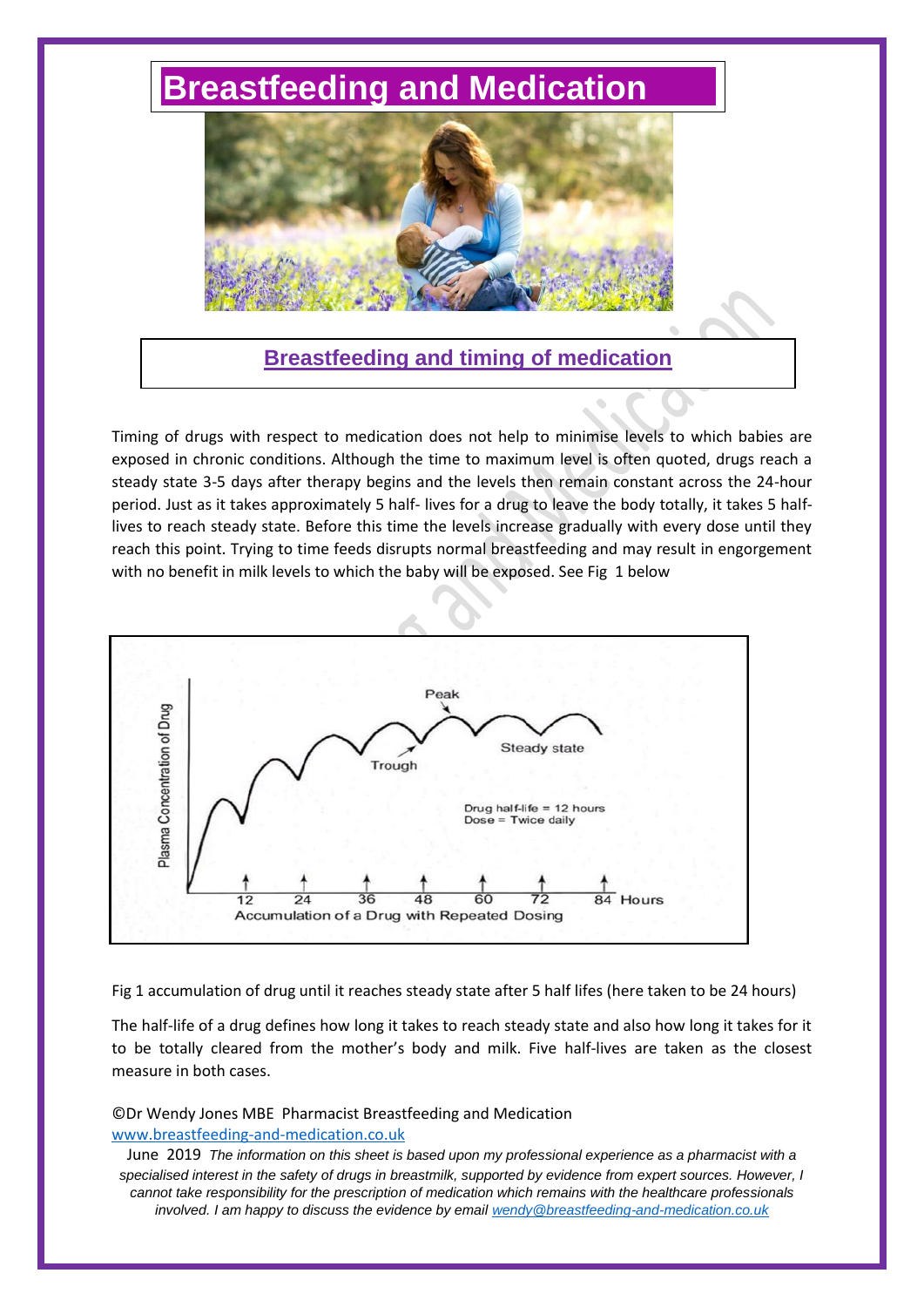

Fig 2 Percentage of drug left where half-life is 24 hours

If the half-life of the drug is more than 24 hours the level may begin to accumulate in the baby's body and be more likely to produce adverse effects e.g. diazepam half-life 43 hours. Drugs with short half lives are preferred during breastfeeding. In general long acting / slow release formulations are better avoided if possible.



Some drugs e.g. pethidine and fluconazole have longer half lives in babies under 6 weeks of age. This may lead to accumulation and appearance of adverse effects.

Half life is just one of the pharmacokinetic properties which we need to consider when determining the compatibility of a drug with breastfeeding.

## ©Dr Wendy Jones MBE Pharmacist Breastfeeding and Medication [www.breastfeeding-and-medication.co.uk](http://www.breastfeeding-and-medication.co.uk/)

June 2019 *The information on this sheet is based upon my professional experience as a pharmacist with a specialised interest in the safety of drugs in breastmilk, supported by evidence from expert sources. However, I cannot take responsibility for the prescription of medication which remains with the healthcare professionals involved. I am happy to discuss the evidence by email [wendy@breastfeeding-and-medication.co.uk](mailto:wendy@breastfeeding-and-medication.co.uk)*